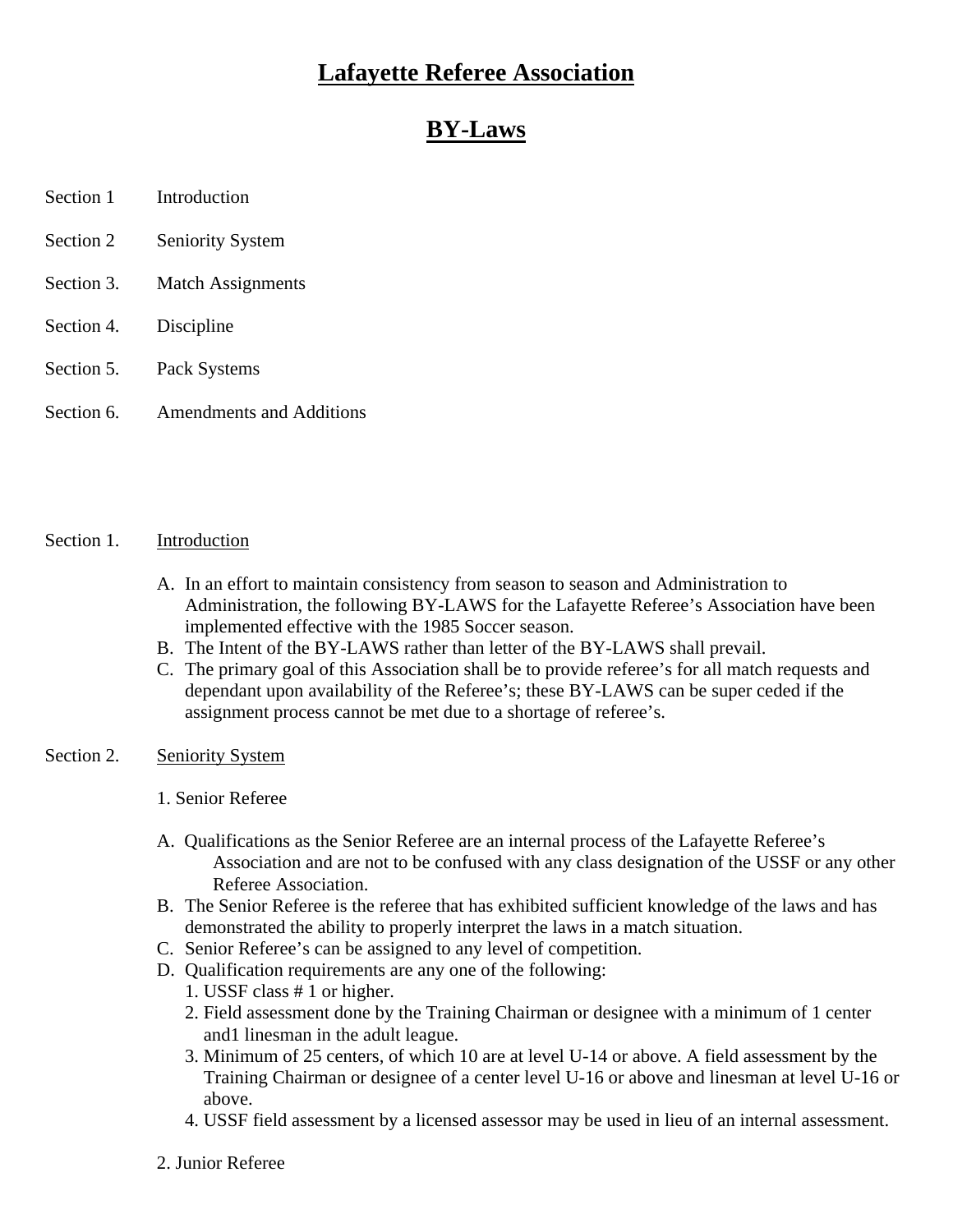- A. Any licensed USSF Referee who has not met the requirements of a Senior Referee.
- B. Must complete one year of assignments as a Linesman in competitive matches. Junior Referee's can be assigned to any match except High School or Adults (unless upgrading).
- C. If there is a shortage of Referee's available for approved games, a Junior Referee can be used in the Adult League. A Junior Referee should not be used in any capacity for High School.

## 3. Associate Referee

- A. Holds current USSF Associate Referee License.
- B. Associate Referee's can be assigned as a Linesman in any youth match.
- C. Associate Referee's are assigned after Junior Referee's.

## 4. Downgrading

- A. A Senior Referee may be downgraded for any one of the following reasons:
	- 1. A request to be excluded from a competition level other that conflicts of time impairment will be considered as a request for downgrading.
	- 2. The Executive Board may downgrade in the case of disciplinary action.
	- 3. A Senior Referee who does not meet the minimum season match requirement per the Constitution is automatically downgraded to a Junior Referee.
	- 4. Once downgraded, the official will be required to repeat and satisfy all of the requirements to achieve the next higher level.

## Section 3 Match Assignments **Match** Assignments

- 1. Adult Competition
	- A. Senior and Junior Referee's requesting assessment for Senior Referee status will be assigned to center referee in these matches.
	- B. Senior and Junior Referee's may be assigned as linesmen in adult matches.
- 2. High School Competition
	- A. Only Senior Referee's will be assigned to High School competition.
- 3. Youth Competition
	- A. Senior and/or Junior Referee's may be assigned as centers. In the event of an uncovered match, a Junior or Associate Referee may be used.
	- B. Senior and/or Junior Referee's may serve as linesmen for all levels of competition. Associate Referee's can be used in at the U-14 level and below.
- 4. Playoff Matches Youth Level
	- A. All center Referee's will be Senior Referee's, if there is an uncovered match a Junior Referee can be used, provided they are 19years of age.
	- B. When and wherever possible, Senior Referee's will be used as linesmen. If a match is uncovered a Junior Referee can be used, age is not a factor.
- 5. State Tournaments
	- A. All center Referee's will be Senior Referee's.
	- B. When and wherever possible, Senior Referee's will be used as linesmen. If a match is uncovered a Junior Referee can be used, age is not a factor.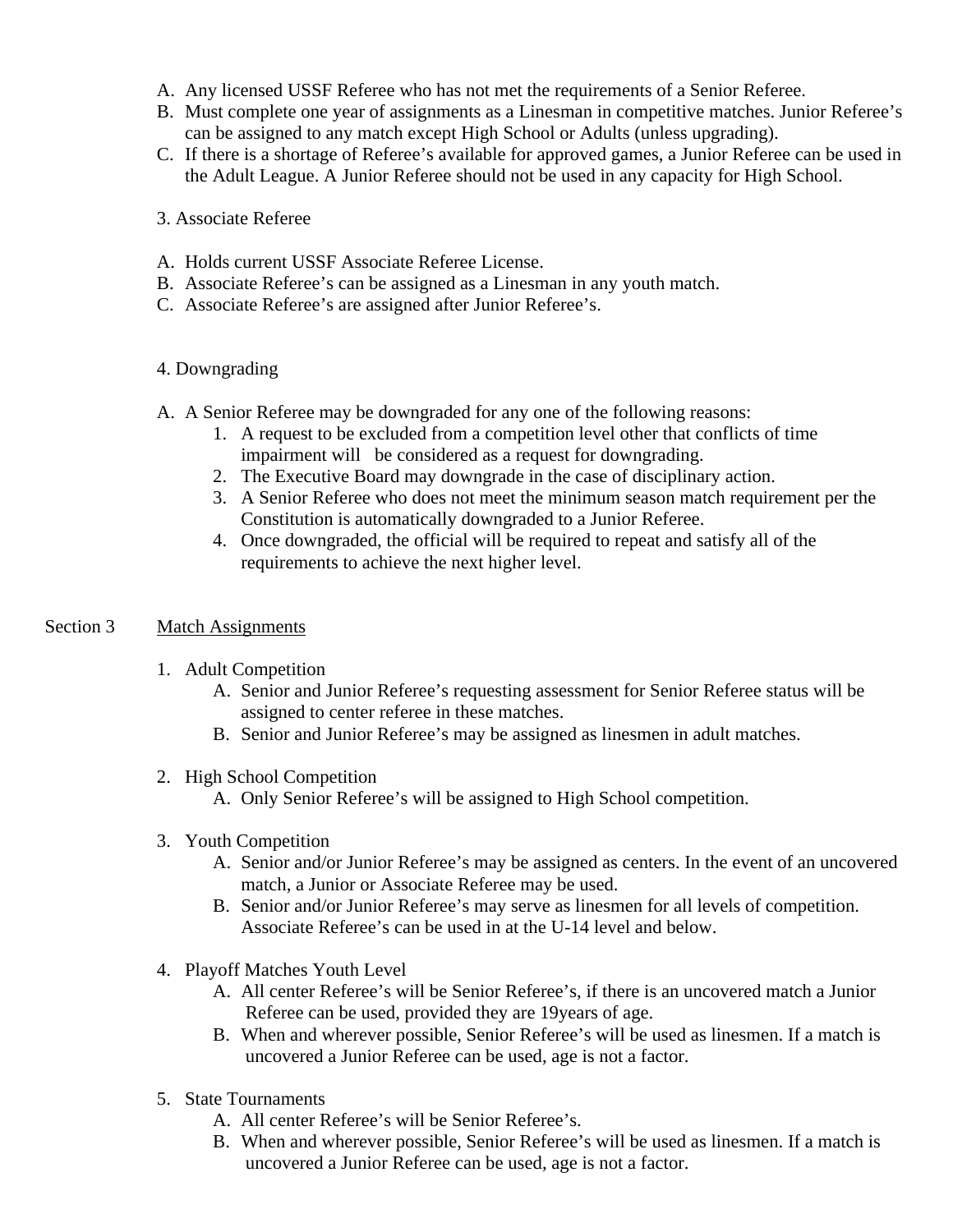- 6. Conflicts
	- A. It is the responsibility of the referee to maintain an impartial presence while conducting the business of officiating. Therefore any Referee's assigned to a match which poses a conflict, such as the following:
	- 1. Child playing on the team, all matches in that division.
	- 2. Coach of a team, all matches in that division.
	- 3. League Commissioner, all matches in that division.
	- 4. Referee's who are not two ( 2 ) years older than the players.
	- 5. Any other conflicts where the Referee's feels reluctant to carry out the officiating duties.

#### Section 4 Discipline

- 1. The total authority granted the Referee in a match places the responsibility for referee discipline upon the Referee Association. The Referee Association has sole responsibility for assigning referee's to approved matches.
- 2. Disciplinary hearings are held for Referee's and also to protect Referee's and the Lafayette Referee's Association.
- 3. Reports of assault or abuse by a Referee, require immediate investigation by the President. If the President determines that an assault or abuse did occur; the Referee will be suspended from any officiating until a disciplinary hearing is held. A report of this incident will be filed with the State Referee Association.
- 4. Formal written complaints with merit can result in center suspension until a disciplinary hearing Is conducted:
	- A. The President along with one other member of the Executive Committee will decide if a complaint has merit.
	- B. Every effort will be made to conduct the hearing as soon as possible.
	- C. The President, with 100% agreement of the Executive Committee may center suspension, but cannot waive the hearing.
- 5. Disciplinary can only be administered after a disciplinary hearing and only with a majority vote. The President votes only in the case of a tie.
	- 1. A written report of the match or incident is required from the Referee.
	- 2. The Referee in question is not required to be present or to be questioned, unless a total suspension or downgrading from Senior status is contemplated. If there is a hearing for an incident that in anyway involves a Referee, the Referee must be notified of the hearing, but does not have to be present.
	- 3. If a temporary suspension has been issued and at the time the Referee was not present at the hearing where suspension or downgrading was discussed; that suspension will remain in effect until another meeting is held, with the Referee present to answer questions.
- 6. Actions that require a disciplinary hearing:
	- 1. Formal written complaints with merit.
	- 2. Upheld protests which implicate a referee as being primarily at fault.
	- 3. Ejection from a match as a player and / or coach.
	- 4. Assault or abuse.